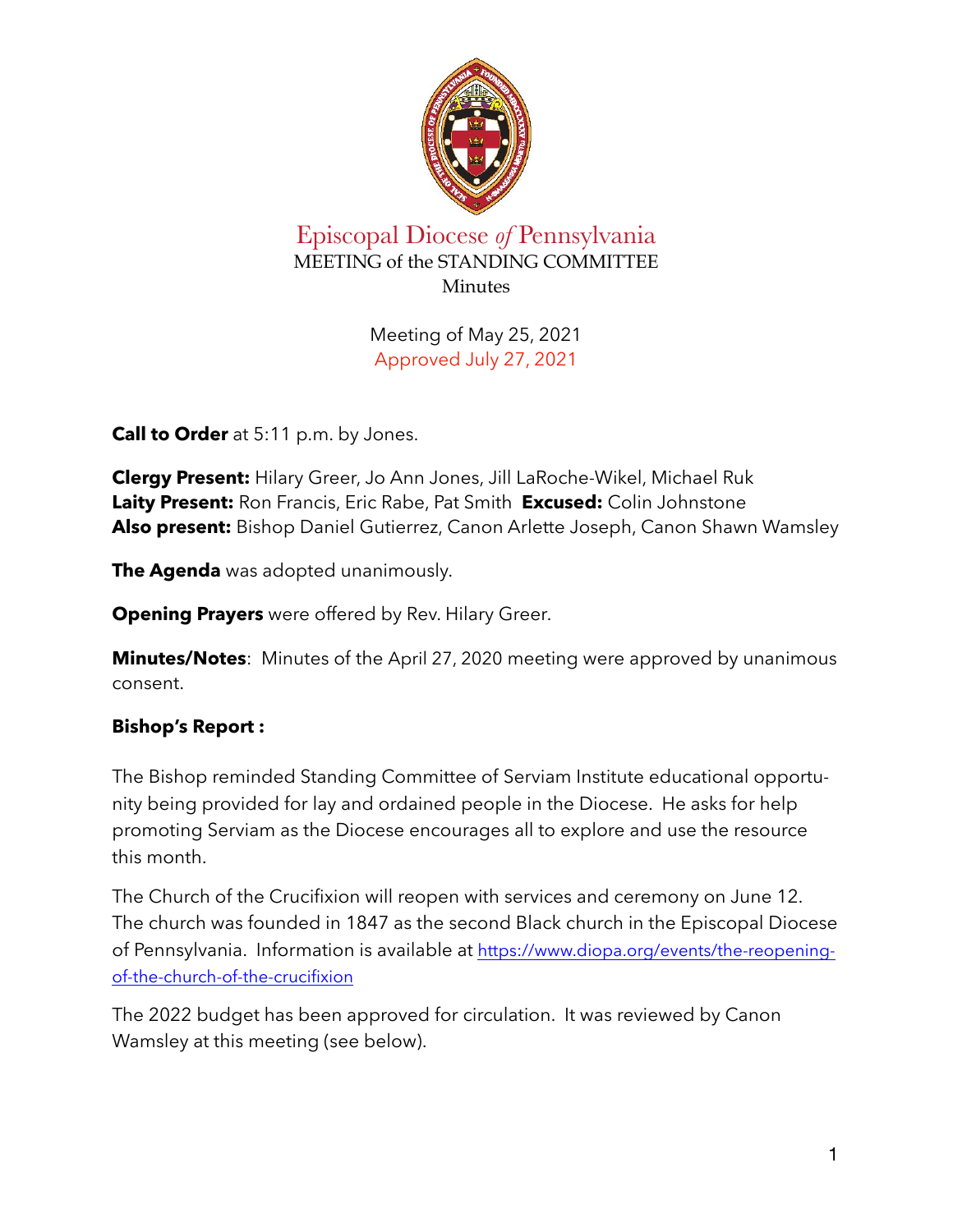Wamsley added that churches supported in the budget and identified as "mission churches" in the past will now be designated "Acts 2 Churches." This is an effort to avoid a feeling of "second class citizenship" sometimes felt by these parishes, he said.

**Draft Budget:** Canon Wamsley presented the 2022 Budget. He listed accomplishments of the Offices of the Diocese including grants given to churches for both relief from lost income and for technology improvements to better communicate during the pandemic. Wamsley also pointed out that the Diocese now pays the full assessment from The Episcopal Church. He argued that despite the pandemic the Diocese is stronger.

Wamsley noted that three churches in the Diocese have reopened in recent years. "After years of cutting, we must invest," he said. The new budget includes funding for Hispanic ministries, additional technology support, support for veterans and other programs. City Camp is included as is the new Serviam education program. The objective, Wamsley said is "Empowering our churches to do God's work in the world."

Wamsley said that investment growth of \$20M since 2016 can be leveraged. Under the budget the Diocese will take a 6.35% distribution from invested funds (Endowment funding). There will be no increase in the Diocese requests for funding from the churches.

Jones asked for a sense of the impact of various grants to churches. Wamsley reported that churches are asked to report back, and he gave several examples. One church used a grant to create a "thriving youth ministry." Technology improvement grants are helping to provide live streaming or services that helps engage parishioners and others. The African Episcopal Church of St. Thomas has actually increased membership in the midst of the pandemic using technology to reach members, Wamsley said.

Pandemic grants have been used to off-set lost income rather than create new programs. Grants were capped at \$20,000 although some churches have asked for more than one grant. Some churches have asked for grants to support food programs. However, most have offset lost rent, reduced pledges or other income lost during the pandemic.

Jones asked if there are plans for new "Act 2 Churches." The budget does not fund additional Act 2 Churches at this time, Wamsley said.

Smith asked about the use of funds from the recent sale of Camp Wapiti. Wamsley reported that the Board of Trustees is developing an online response to questions about Wapiti.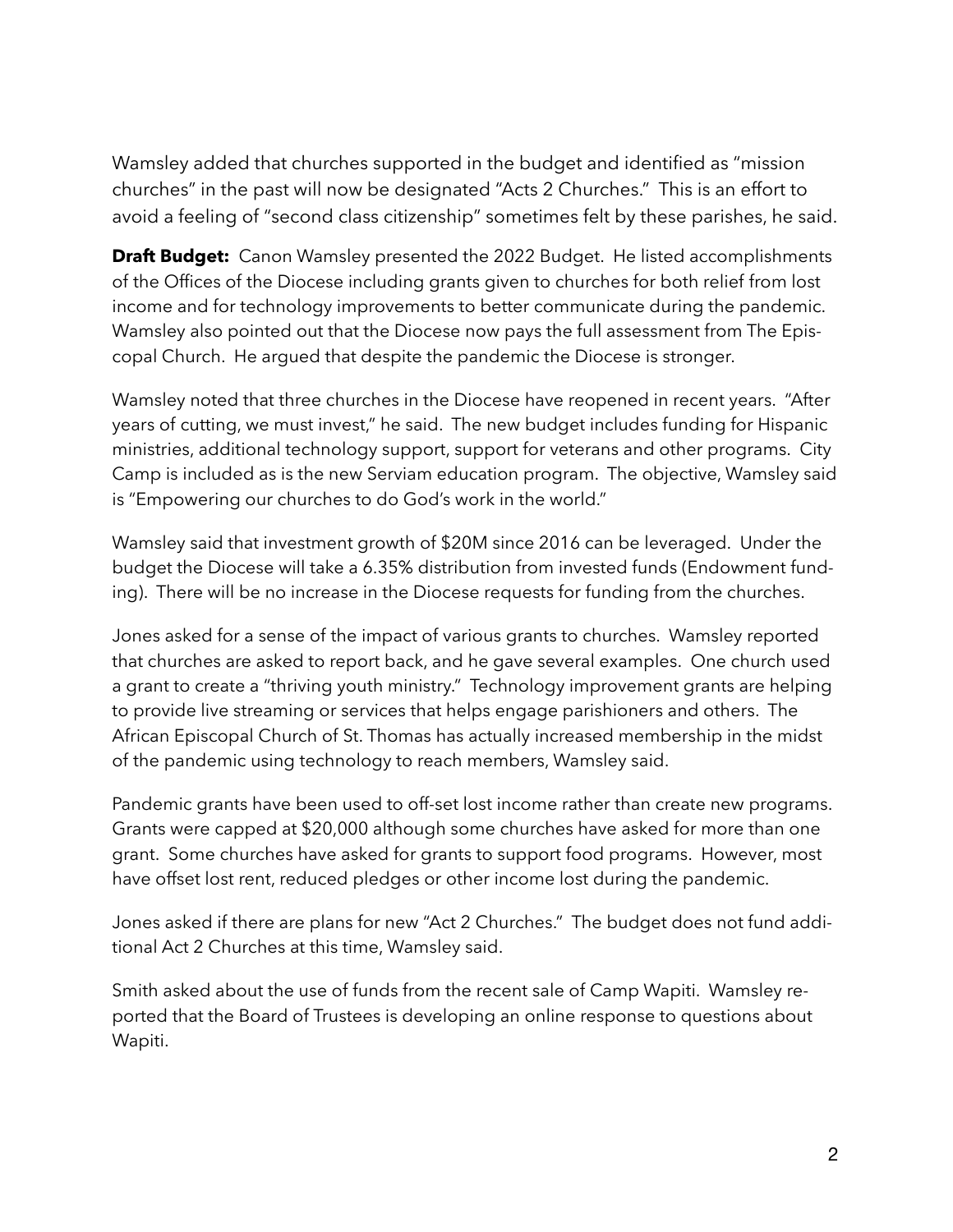The Budget will be circulated, and the Bishop and staff hope to hear back from the churches with questions. Open draft budget hearings have been scheduled:

- Thursday, May 27th
- Wednesday, June 2nd
- Wednesday, June 9th
- Tuesday, June 15th
- Wednesday, June 23rd
- Wednesday, June 30th

The budget must be final not fewer than 60 days before Convention (now scheduled for October 22 and 23, 2021).

## **Candidates for Ordination to the Transitional Diaconate were interviewed.**

**Steve Lindsay:** Steve joined the meeting and offered a prayer. He has been working full-time at Christ Church, Media, during the pandemic year after graduating from seminary in 2019. While his work has mostly been online, the discipline of the daily office has been important in grounding and focusing his work, he said. He looks forward to seeing how the Church comes out of this difficult year. He has been offering morning prayer on Sundays. Steve has also worked with a family in preparation of baptism and has been working with confirmands. He has completed his studies and exams and is anxious to move on toward ordination.

**John Connor:** John joined the meeting and offered a prayer. John has just graduated with an M. Div. degree from Nashotah House. John's orientation is toward the Anglo-Catholic tradition. In March, John began an internship at St. Mary's, Bainbridge. He helps with a Bible study and social media interaction from his seminary in Wisconsin.

He says he stretched to consider what gifts can create community in the midst of the pandemic. He says learning to broaden our horizons while still holding on to the essential has been a focus. He thinks a restructure may be needed as the church comes out of the pandemic in order to grow and spread the gospel.

How are we meeting our communities now, he asks. Historic identities may be uprooted. Previous strategies and presuppositions may simply not work. John sees his role as to facilitate the use of the gifts that exist within each parish.

Following the discussions, the Standing Committee provided feedback to Canon Joseph on each candidate.